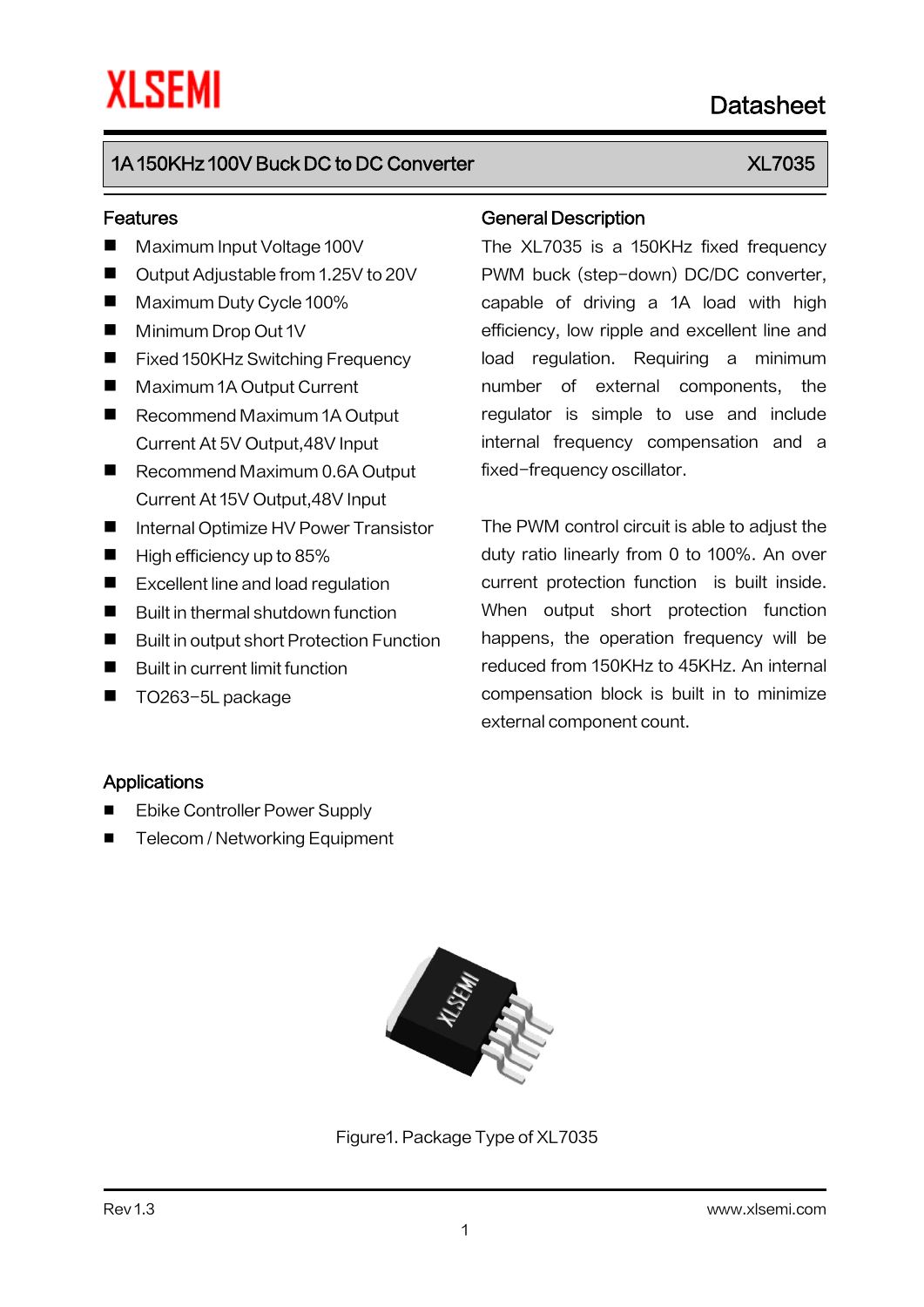# **XLSEMI** Datasheet

# 1A 150KHz 100V Buck DC to DC Converter XLT035

### Pin Configurations



Figure2.Pin Configuration of XL7035 (Top View)

Table 1Pin Description

| <b>Pin Number</b> | <b>Pin Name</b> | <b>Description</b>                                            |
|-------------------|-----------------|---------------------------------------------------------------|
|                   | <b>VIN</b>      | Supply Voltage Input Pin. Bypass Vin to GND with a suitably   |
|                   |                 | large capacitor to eliminate noise on the input.              |
| 2                 | <b>SW</b>       | Power Switch Output Pin (SW). Output is the switch node that  |
|                   |                 | supplies power to the output.                                 |
| 3                 | <b>GND</b>      | Ground Pin. Care must be taken in layout. This pin should be  |
|                   |                 | placed outside of the Schottky Diode to output capacitor      |
|                   |                 | ground path to prevent switching current spikes from inducing |
|                   |                 | voltage noise into XL7035. The exposed PAD is GND.            |
|                   | FB.             | Feedback Pin (FB). Through an external resistor divider       |
| 4                 |                 | network. Feedback senses the output voltage and regulates it. |
|                   |                 | The feedback threshold voltage is 1.25V.                      |
| 5                 | OGNE            | Output Ground Pin.                                            |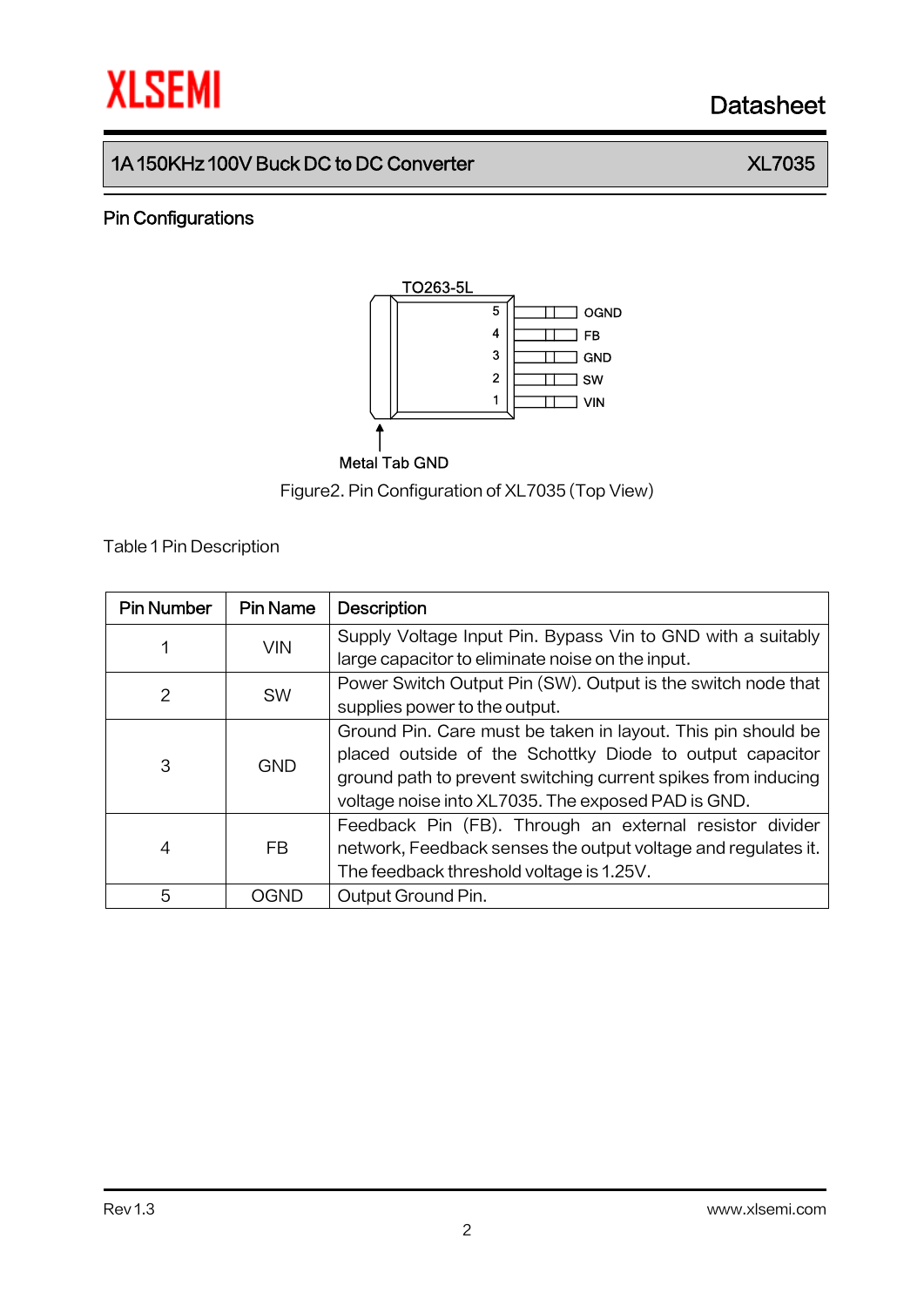# **XLSEMI**

# Datasheet

# 1A 150KHz 100V Buck DC to DC Converter XLT Number 2014

#### Function Block



Figure3. Function Block Diagram of XL7035

## Typical Application Circuit



R3 for limit maximum output current, R3 choose 91 mohm in VOUT ≤5V application; R3 choose 150 mohm in VOUT>5V application.

Figure4. XL7035 Typical Application Circuit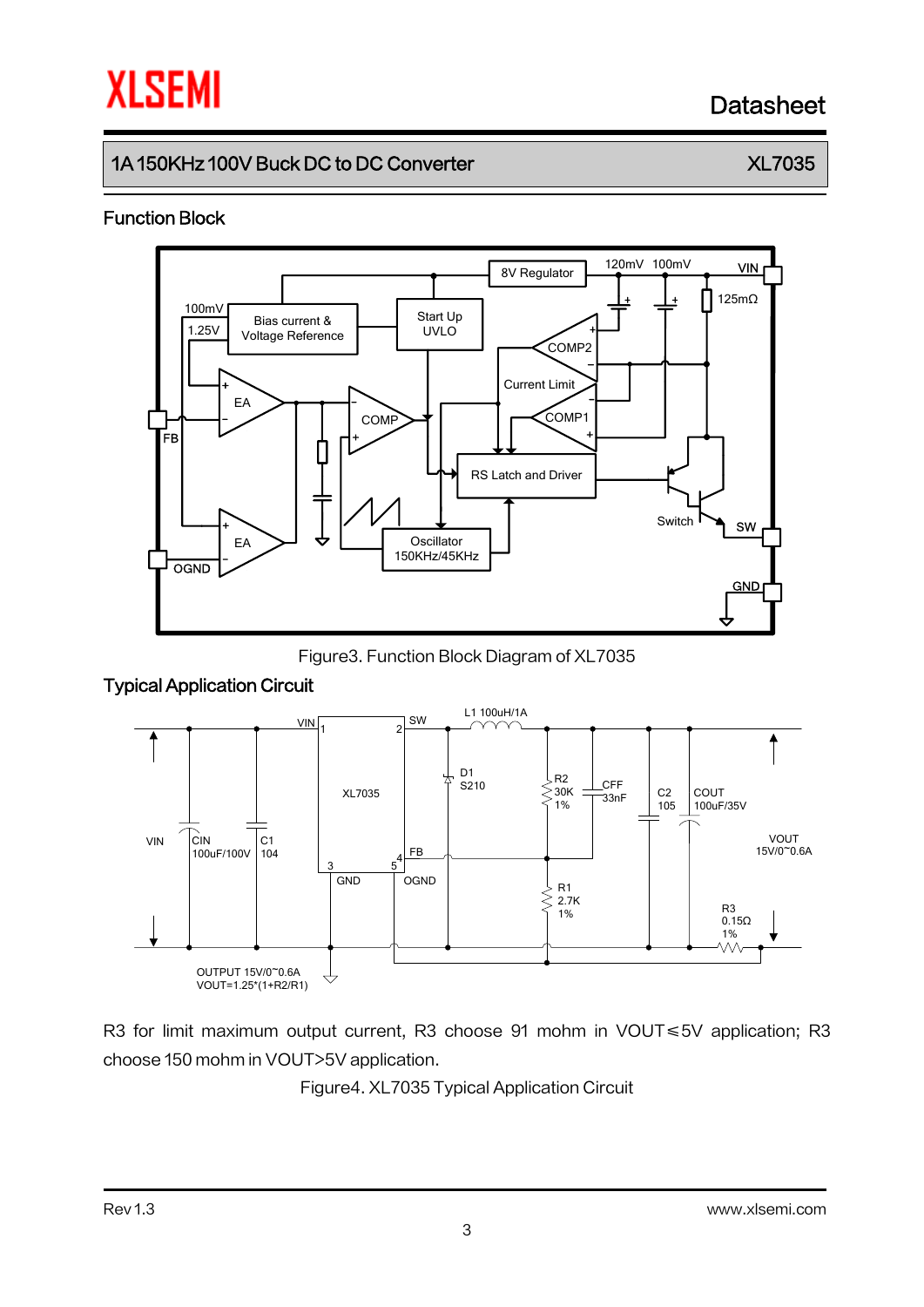Datasheet

## 1A 150KHz 100V Buck DC to DC Converter XLT Number 2014

#### Ordering Information

| Order Information | Marking ID | Package Type | Packing Type Supplied As |
|-------------------|------------|--------------|--------------------------|
| XL7035E1          | XL7035E1   | TO263-5L     | 800 Units on Tape & Reel |

XLSEMI Pb-free products, as designated with "E1" suffix in the par number, are RoHS compliant.

### Absolute Maximum Ratings (Note1)

| Parameter                                    | Symbol            | Value              | Unit        |  |
|----------------------------------------------|-------------------|--------------------|-------------|--|
| Input Voltage                                | Vin               | $-0.3$ to 100      | V           |  |
| Feedback Pin Voltage                         | $V_{FB}$          | $-0.3$ to Vin      | V           |  |
| <b>OGND Pin Voltage</b>                      | <b>VOGND</b>      | $-0.3$ to 7        | $\vee$      |  |
| Output Switch Pin Voltage                    | $V_{sw}$          | $-0.3$ to Vin      | V           |  |
| <b>Power Dissipation</b>                     | P <sub>D</sub>    | Internally limited | mW          |  |
| Thermal Resistance (TO263-5L)                | $R_{JA}$          | 30                 | °C/W        |  |
| (Junction to Ambient, No Heatsink, Free Air) |                   |                    |             |  |
| Maximum Junction Temperature                 | TJ                | $-40$ to 150       | $^{\circ}C$ |  |
| <b>Operating Junction Temperature</b>        | $T_{J}$           | $-40$ to 125       | $^{\circ}C$ |  |
| Storage Temperature                          | T <sub>STG</sub>  | –65 to 150         | $^{\circ}C$ |  |
| Lead Temperature (Soldering, 10 sec)         | T <sub>LEAD</sub> | 260                | $^{\circ}C$ |  |

Note1: Stresses greater than those listed under Maximum Ratings may cause permanent damage to the device. This is a stress rating only and functional operation of the device at these or any other conditions above those indicated in the operation is not implied. Exposure to absolute maximum rating conditions for extended periods may affect reliability.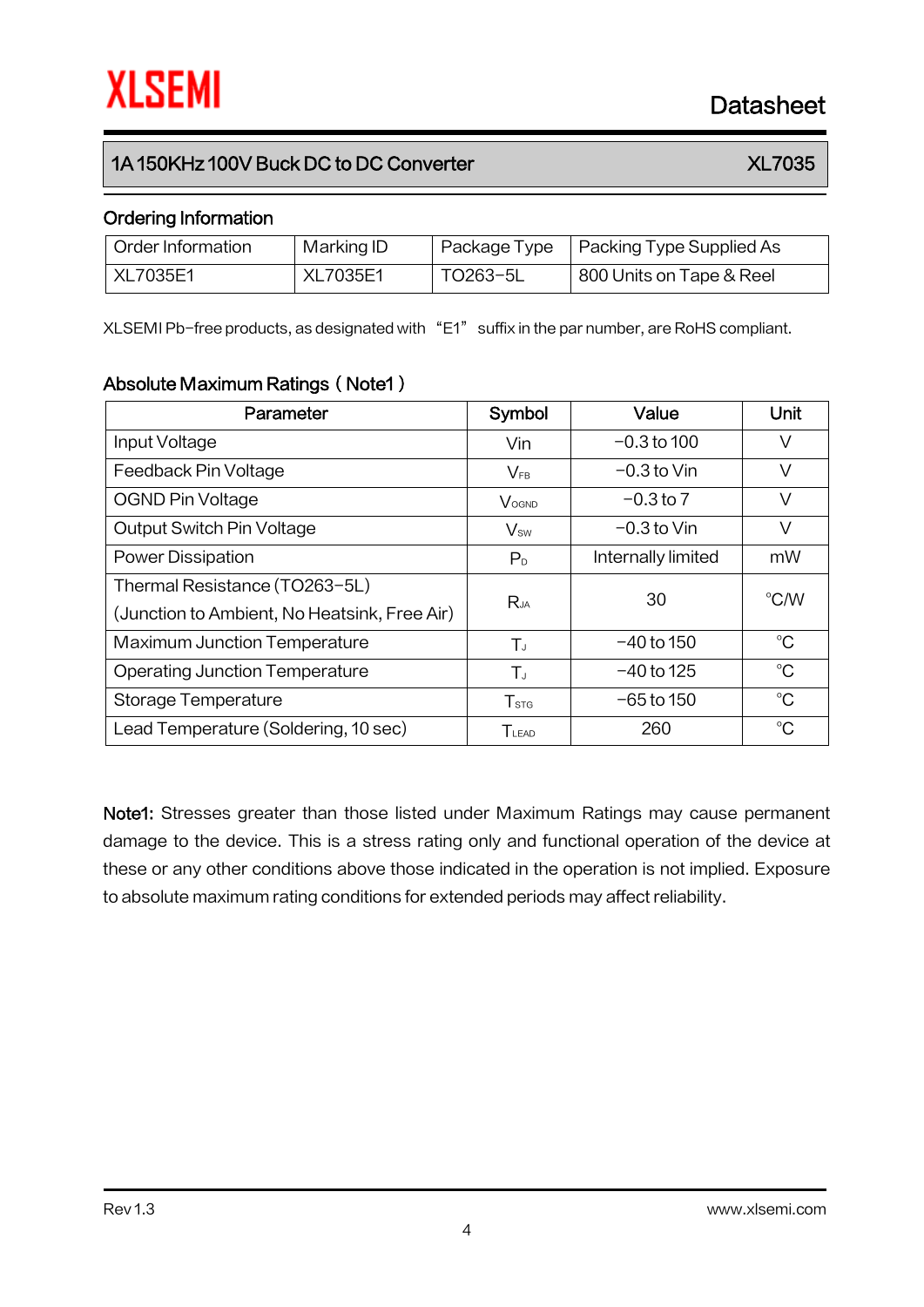# 1A 150KHz 100V Buck DC to DC Converter XLT Number 2014

#### XL7035 Electrical Characteristics

T<sup>a</sup> = 25℃;unless otherwise specified.

| Symbol                                 | Parameter  | <b>Test Condition</b>      | Min.  | Typ. | Max.  | Unit |  |
|----------------------------------------|------------|----------------------------|-------|------|-------|------|--|
| System parameters test circuit figure4 |            |                            |       |      |       |      |  |
| <b>VFB</b>                             | FB Voltage | Vin = 20V to 80V, Vout=15V | 1.225 | 1.25 | 1.275 | V    |  |
|                                        |            | lload=0.1A to 0.6A         |       |      |       |      |  |
| η                                      | Efficiency | Vin=36V, Vout=15V          |       | 87   |       | %    |  |
|                                        |            | $Iout=0.6A$                |       |      |       |      |  |
| η                                      | Efficiency | Vin=48V, Vout=15V          |       | 84   |       | %    |  |
|                                        |            | $Iout=0.6A$                |       |      |       |      |  |
| η                                      | Efficiency | Vin=60V, Vout=15V          |       | 82   |       | $\%$ |  |
|                                        |            | $Iout=0.6A$                |       |      |       |      |  |

#### Electrical Characteristics (DC Parameters)

Vin = 48V, GND=0V, Vin & GND parallel connect a 33uf/100V capacitor; Iout=0.2A, T<sup>a</sup> = 25℃; the others floating unless otherwise specified.

| <b>Parameters</b>                | Symbol           | <b>Test Condition</b>             | Min. | Typ.  | Max. | Unit           |
|----------------------------------|------------------|-----------------------------------|------|-------|------|----------------|
| Input operation voltage          | Vin              |                                   | 10   |       | 80   | V              |
| <b>VIN UVLO</b>                  | Vin uvlo         |                                   |      | 8     | 9    | V              |
| Quiescent Supply Current         | $I_{\mathsf{q}}$ | $V_{FB} = 2V$                     |      | 2.5   | 5    | m <sub>A</sub> |
| <b>Oscillator Frequency</b>      | Fosc             |                                   | 120  | 150   | 180  | <b>KHz</b>     |
| <b>Switch Current Limit</b>      | ΙL.              | $V_{FB} = 0V$<br>$R3=0.091\Omega$ |      | 1.099 |      | A              |
| <b>Output Saturation Voltage</b> | $V_{CE}$         | $V_{FB} = 0V$<br>$Isw=1A$         |      | 1.5   |      | V              |
| Max. Duty Cycle                  | $D_{MAX}$        | $V_{FB} = 0V$                     |      | 100   |      | $\%$           |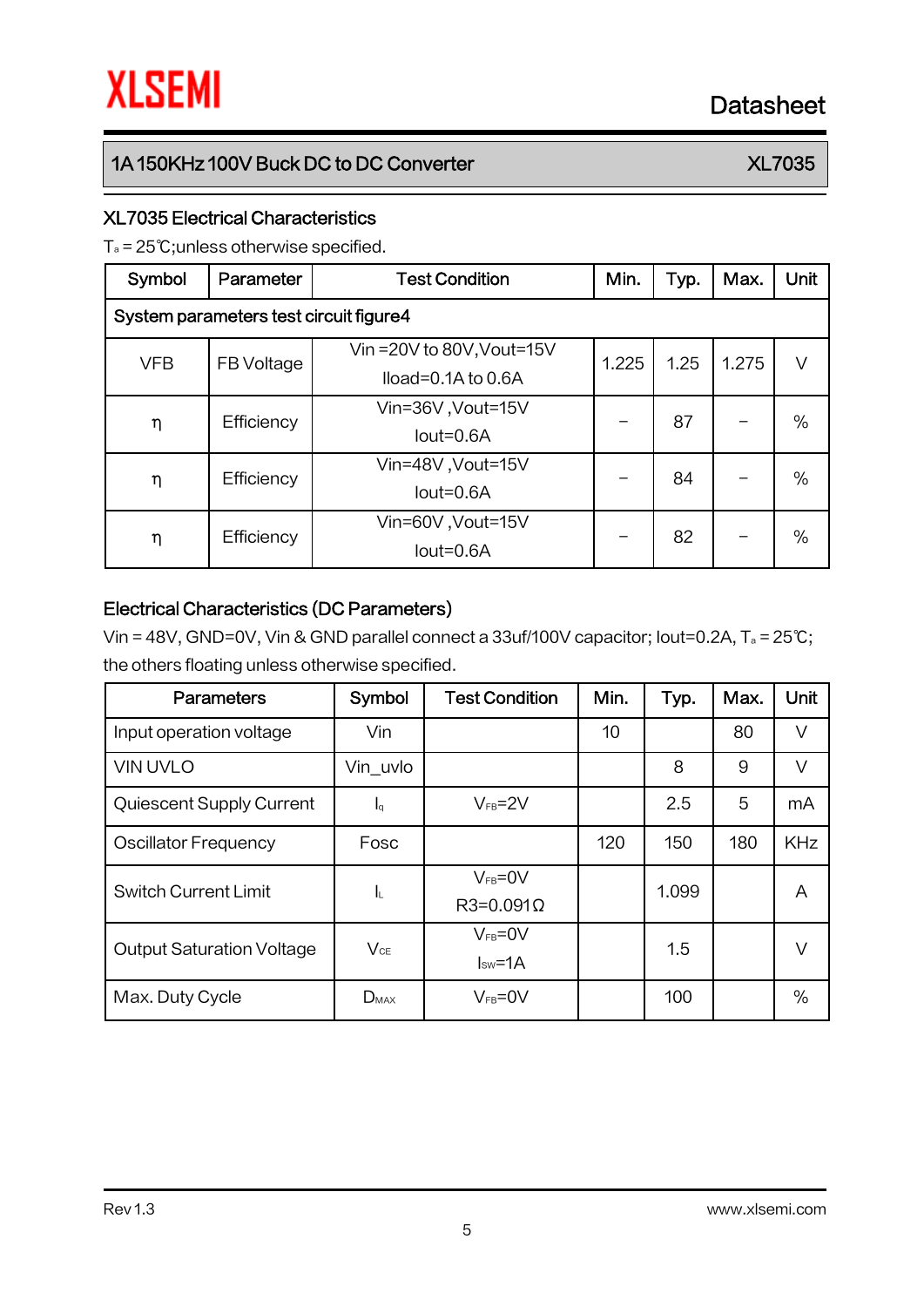# **XLSEMI** Datasheet

# 1A 150KHz 100V Buck DC to DC Converter XLT Number 2014

#### Typical Performance Characteristics







Figure6. Feedback Voltage Curve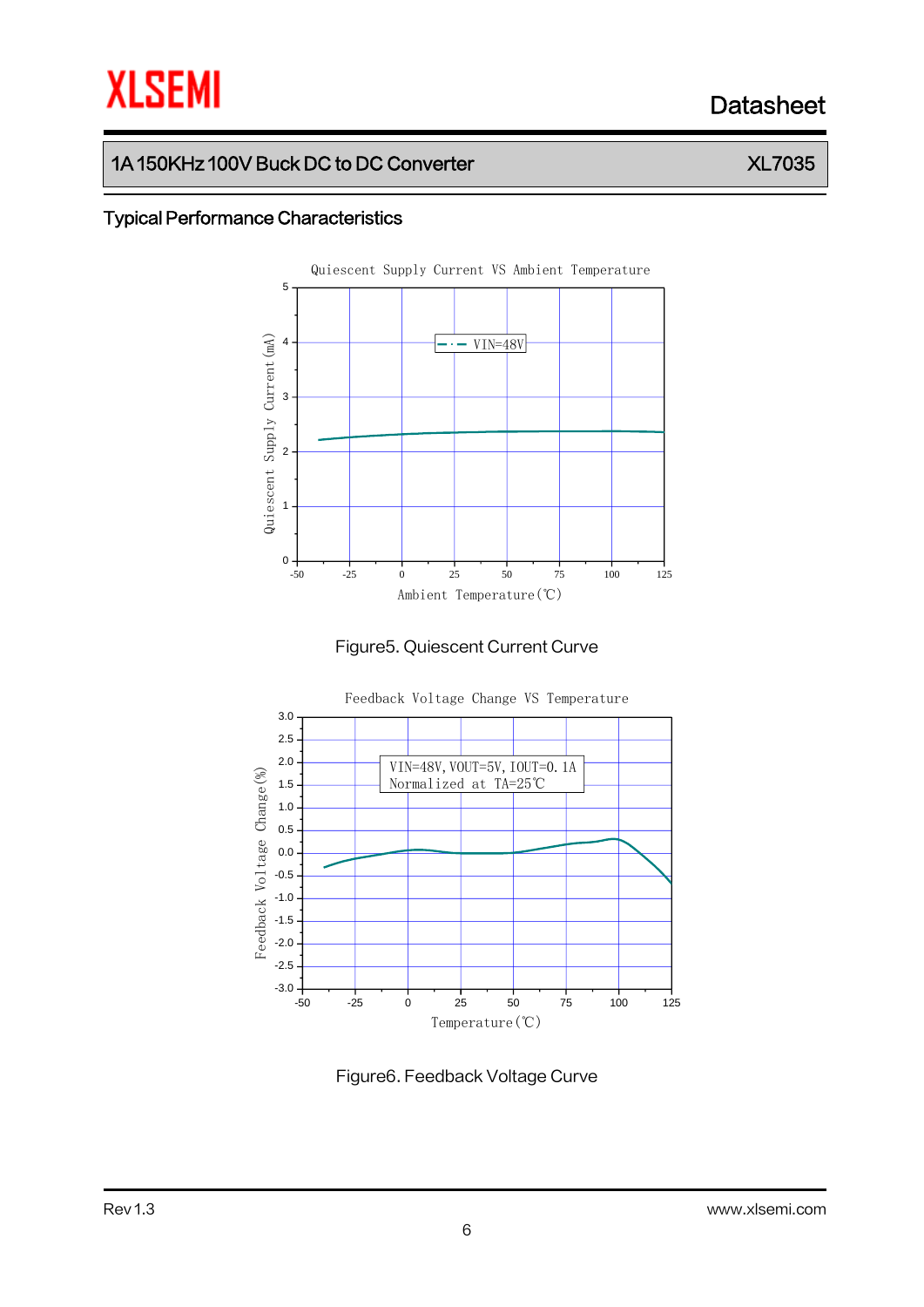# **XLSEMI**

# Datasheet

## 1A 150KHz 100V Buck DC to DC Converter XLT Number 2014

### Typical System Application(VOUT=15V/0.6A)



Figure7. XL7035 System Application (VIN=20V~80V, VOUT=15V/0.6A)



Figure8. XL7035 System Application (Efficiency VS Output Current)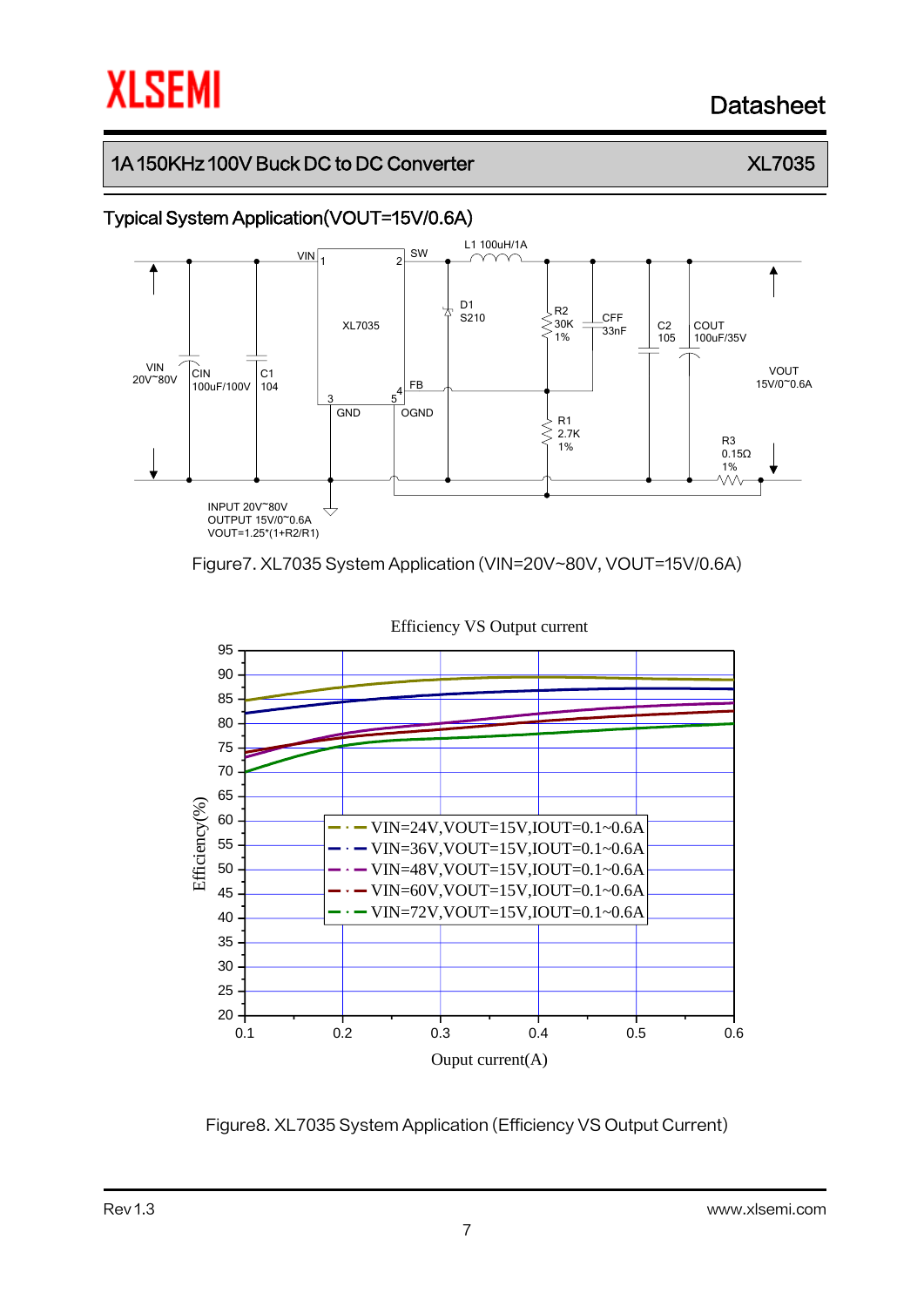# **XLSEMI**

# Datasheet

## 1A 150KHz 100V Buck DC to DC Converter XLT Number 2014

### Typical System Application(VOUT=5V/1A)



#### Figure9. XL7035 System Application (VIN=10V~80V, VOUT=5V/1A)



Figure10. XL7035 System Application (Efficiency VS Output Current)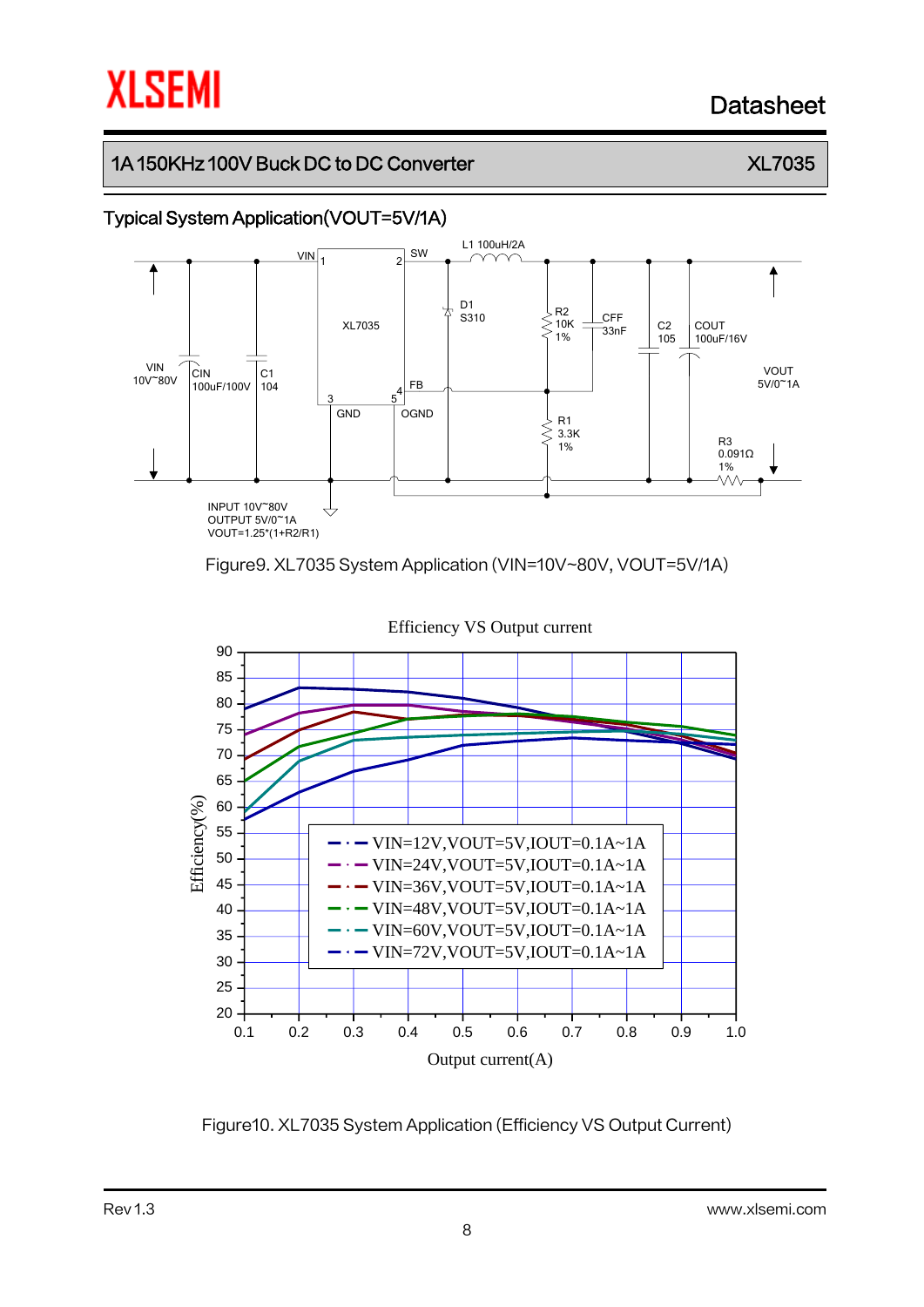# **XLSEMI** Datasheet

 $\overline{c}$ 

c.

# 1A 150KHz 100V Buck DC to DC Converter XL7035

## Package Information

#### TO263-5L Mechanical Dimensions





| Symbol         | <b>Dimensions In Millimeters</b> |        | Dimensions In Inches |       |  |
|----------------|----------------------------------|--------|----------------------|-------|--|
|                | Min                              | Max    | Min                  | Max   |  |
| A              | 4.440                            | 4.650  | 0.175                | 0.183 |  |
| B              | 0.710                            | 0.970  | 0.028                | 0.038 |  |
| C              | 0.360                            | 0.640  | 0.014                | 0.025 |  |
| C <sub>2</sub> | 1.255                            | 1.285  | 0.049                | 0.051 |  |
| D              | 8.390                            | 8.890  | 0.330                | 0.350 |  |
| Ε              | 9.960                            | 10.360 | 0.392                | 0.408 |  |
| e              | 1.550                            | 1.850  | 0.061                | 0.073 |  |
| F              | 6.360                            | 7.360  | 0.250                | 0.290 |  |
|                | 13.950                           | 14.750 | 0.549                | 0.581 |  |
| L <sub>2</sub> | 1.120                            | 1.420  | 0.044                | 0.056 |  |